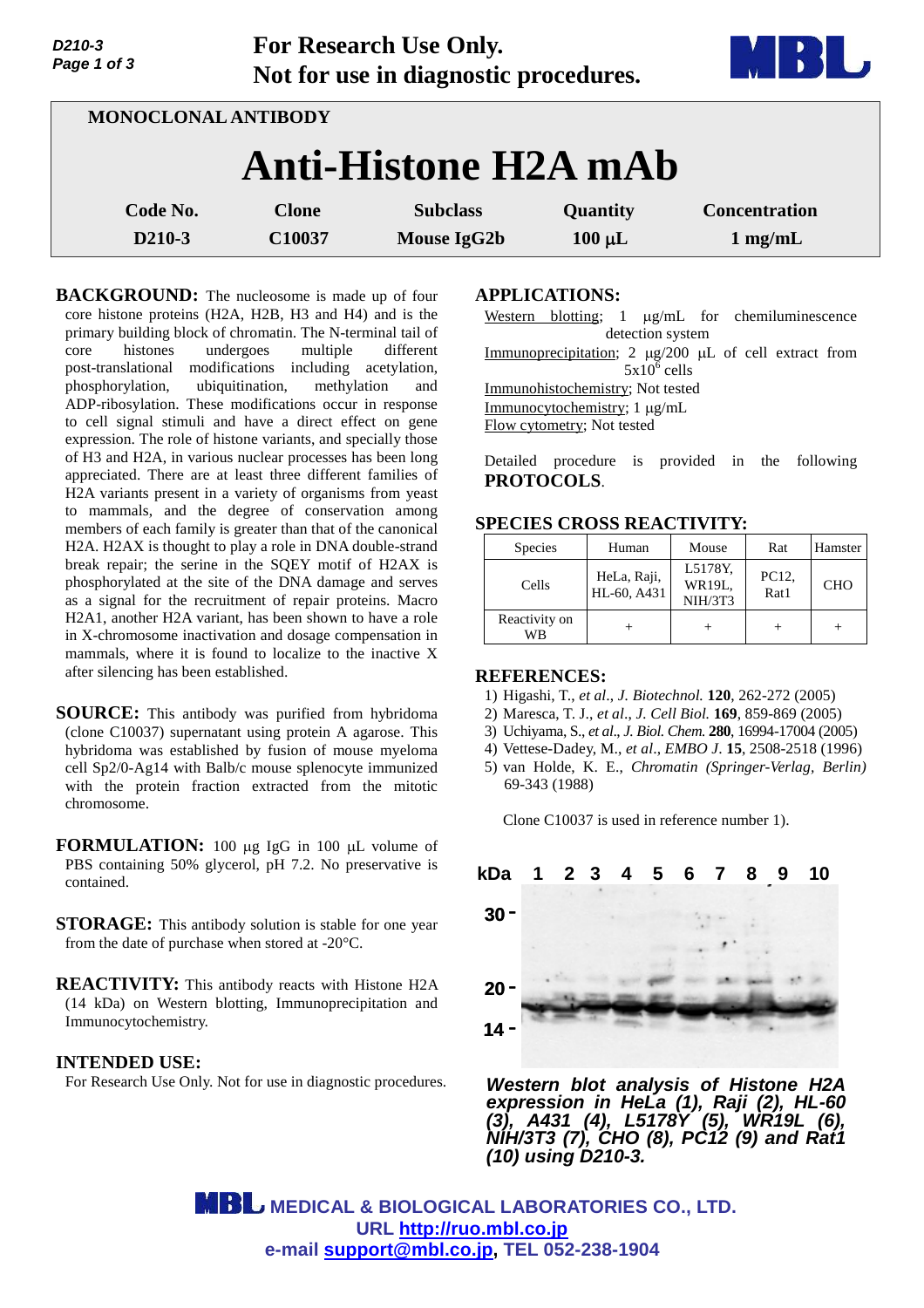# **PROTOCOLS:**

### **SDS-PAGE & Western Blotting**

- 1) Wash the cells 3 times with PBS and suspend with 10 volume of cold Lysis buffer (50 mM Tris-HCl, pH 7.2, 250 mM NaCl, 0.1% NP-40, 2 mM EDTA, 10% glycerol) containing appropriate protease inhibitors. Incubate it at 4°C with rotating for 30 minutes, then sonicate briefly (up to 10 seconds).
- 2) Centrifuge the tube at 12,000 x g for 10 minutes at 4°C and transfer the supernatant to another tube. Measure the protein concentration of the supernatant and add the cold Lysis buffer to make 8 mg/mL solution.
- 3) Mix the sample with equal volume of Laemmli's sample buffer.
- 4) Boil the samples for 3 minutes and centrifuge. Load 10 L of the sample per lane in a 1 mm thick SDS-polyacrylamide gel for electrophoresis.
- 5) Blot the protein to a polyvinylidene difluoride (PVDF) membrane at  $1 \text{ mA/cm}^2$  for  $1 \text{ hour}$  in a semi-dry transfer system (Transfer Buffer: 25 mM Tris, 190 mM glycine, 20% MeOH). See the manufacture's manual for precise transfer procedure.
- 6) To reduce nonspecific binding, soak the membrane in 10% skimmed milk (in PBS, pH 7.2) for 1 hour at room temperature, or overnight at 4°C.
- 7) Incubate the membrane with primary antibody diluted with PBS, pH 7.2 containing 1% skimmed milk as suggest in the **APPLICATIONS** for 1 hour at room temperature. (The concentration of antibody will depend on condition.)
- 8) Wash the membrane with PBS-T [0.05% Tween-20 in PBS] (5 minutes x 3 times).
- 9) Incubate the membrane with 1:10,000 of Anti-IgG (Mouse) pAb-HRP (MBL; code no. 330) diluted with 1% skimmed milk (in PBS, pH 7.2) for 1 hour at room temperature.
- 10) Wash the membrane with PBS-T (10 minutes x 3 times).
- 11) Wipe excess buffer on the membrane, then incubate it with appropriate chemiluminescence reagent for 1 minute.
- 12) Remove extra reagent from the membrane by dabbing with paper towel, and seal it in plastic wrap.
- 13) Expose to an X-ray film in a dark room for 3 minutes.
- 14) Develop the film as usual. The condition for exposure and development may vary.

(Positive controls for Western blotting; HeLa, Raji, HL-60, A431, L5178Y, WR19L, NIH/3T3, PC12, Rat1 and CHO)

### **Immunoprecipitation**

- 1) Wash the cells 3 times with PBS and suspend with 10 volume of cold Lysis buffer (50 mM Tris-HCl pH 7.5, 150 mM NaCl, 0.05% NP-40) containing appropriate protease inhibitors. Incubate it at 4°C with rotating for 30 minutes, then sonicate briefly (up to 10 seconds).
- 2) Centrifuge the tube at 12,000 x g for 10 minutes at  $4^{\circ}$ C and transfer the supernatant to another tube.
- 3) Add primary antibody as suggest in the **APPLICATIONS**

into 300 µL of the supernatant. Mix well and incubate with gentle agitation for 30-120 minutes at  $4^{\circ}$ C. Add 20 L of 50% protein A agarose beads resuspended in the cold Lysis buffer. Mix well and incubate with gentle agitation for 60 minutes at 4°C.

- 4) Wash the beads 3-5 times with the cold Lysis buffer (centrifuge the tube at 2,500 x g for 10 seconds).
- 5) Resuspend the beads in 20  $\mu$ L of Laemmli's sample buffer, boil for 3-5 minutes, and centrifuge for 5 minutes. Use 10 L/lane for the SDS-PAGE analysis. (See **SDS-PAGE & Western blotting**.)

(Positive control for Immunoprecipitation; HeLa)



*Immunoprecipitation of Histone H2A from HeLa cells with mouse IgG2b (1) or D210-3 (2). After immunoprecipitated with the antibody, immunocomplex was resolved on SDS-PAGE and immunoblotted with D210-3.* 



*Immunocytochemical detection of Histone H2A on 4% PFA fixed HeLa cells with D210-3.*

### **Immunofluorescence microscopy**

- 1) Culture the cells in the appropriate condition on a glass slide. (for example, spread  $1x10^4$  cells for one slide, then incubate in a  $CO<sub>2</sub>$  incubator for one night.)
- 2) Wash the cells 3 times with PBS.
- 3) Fix the cells by immersing the slide in PBS containing 4% paraformaldehyde (PFA) for 20 minutes at room temperature.
- 4) The glass slide was washed with PBS 3 times.
- 5) Immerse the slide in PBS containing 0.1% Triton X-100 for 10 minutes at room temperature.
- 6) The glass slide was washed 3 times with PBS.